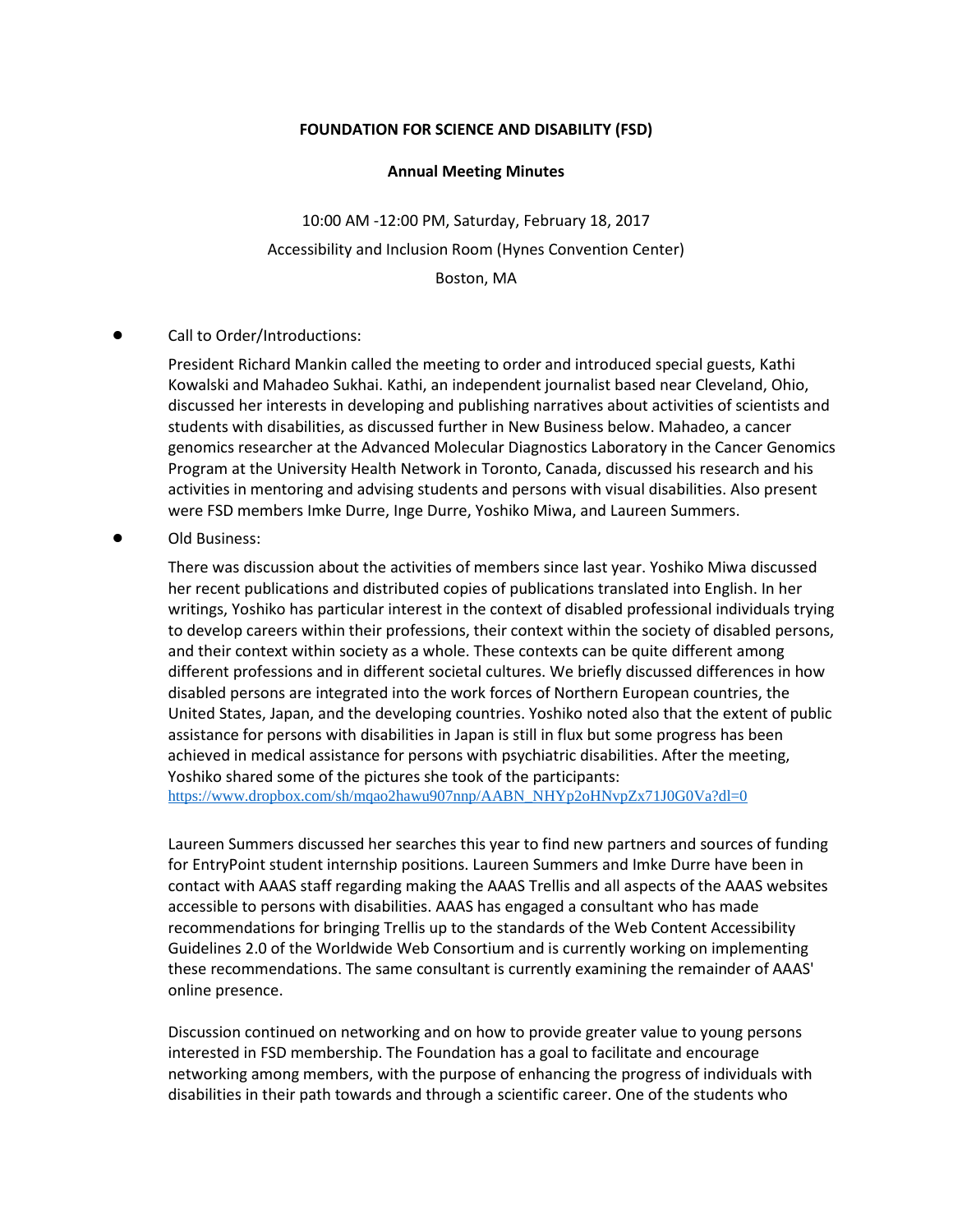applied for the 2017 graduate student grant, for example, asked for some advice on what might be the best career path after receiving a degree in mechanical engineering. It was suggested that FSD establish some form of online discussion forum where such questions can be posted and discussed and which FSD members and FSD grant applicants will be invited to join the forum. Facebook and LinkedIn discussion groups were recommended as good starting points given that FSD already has an account on each of these platforms. Mahadeo offered to explore the whether a communications person in his organization can provide assistance in setting up such online forums. Any additional suggestions that increase the capability of members to network are welcome.

 $\bullet$  Minutes - February 13, 2016 (Washington, DC):

The minutes from the Washington DC meeting were approved as posted on the FSD web site [\(http://stemd.org\)](http://stemd.org/). If anyone finds an error, please alert president Richard Mankin [\(rmankin1@ufl.edu\)](mailto:rmankin1@ufl.edu) and it will be corrected. Time did not permit discussion of one New Business item considered last year, a suggestion that FSD offer to partner with AAAS and the other sponsors of the AAAS Minority and Women Scientists and Engineers Breakfast to enable the FSD student grant honoree each year to be recognized at the breakfast along with other graduate students receiving awards. We note here, however, that some of the breakfast meeting organizers were contacted and it was determined that the logistics of adding another award notification would be difficult, due to the number of different organizations involved, time limitations, and the possibility that the student might not be able to come to the meeting to receive the award. For those reasons, FSD did not ask to be included this year, but may reinvestigate the possibility for 2018.

! Treasurer Report- Richard Mankin for Angela Foreman:

The treasurer report was presented. The 2016, \$1000 student grant was awarded to Heather Page at University of California San Diego, Scripps Institute of Oceanography. Dues and contributions of \$365 were received, leaving a balance of \$15,369.70 in the FSD account. Angela renewed the FSD Articles of Incorporation as a nonprofit corporation in Washington DC. The complete treasurer report is posted in the 2017 FSD Newsletter on the FSD Archives page, which can be accessed fro[m http://stemd.org.](http://stemd.org/)

! Science Student Grant Committee Report 2017– Richard Mankin:

The Student Grant Committee (Angela Foreman, Imke Durre, Laureen Summers, and Richard Mankin) reviewed 7 applications (12 persons had submitted incomplete applications) for the 2017 Student Grant and selected Rachel Wiley, a PhD. student in the Institute of Molecular Medicine at the University of North Texas Health Sciences Center, Ft. Worth, TX, for "Typing highly degraded DNA using circularized molecules and target enrichment."

**New Business:** 

FSD submitted a letter of support to NSF for a proposal by Dr. Haddad at the University of California Santa Cruz entitled "NRT-INFEWS: Sustainable Food Production in a Mediterranean Climate: Water and Energy Efficiency, An Applied Doctoral Training Program." The proposal included strategies for improving the access of disabled students to facilities with complex piping.